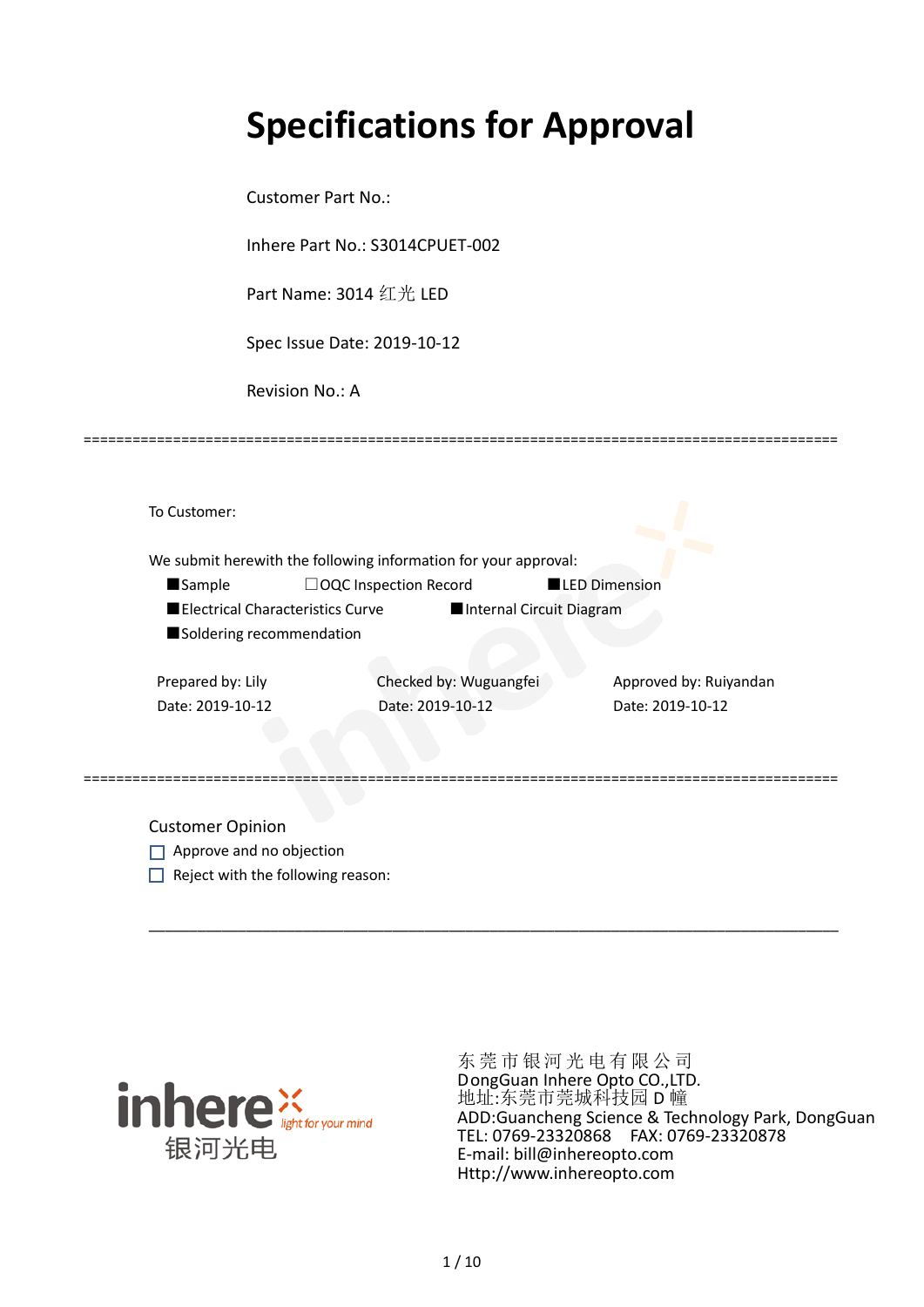#### **Features**

3.0mmⅹ1.4m LED, 0.70mm thickness

Low power consumption

Wide view angle

Package: 4000pcs/reel

RoHS Compliant

#### **Applications**

Ideal for back light and indicator

Various colors and lens types available

#### **Package outlines Recommend Pad Layout**



| <b>Emitted color</b><br>Part No. |     | <b>Dice</b> | Lens color        |
|----------------------------------|-----|-------------|-------------------|
| S3014CPUET-002                   | Red | AlGaInP     | Water transparent |

#### Notes:

All dimensions are in millimeters (inches);

Tolerances are ±0.1mm (0.004inch) unless otherwise noted.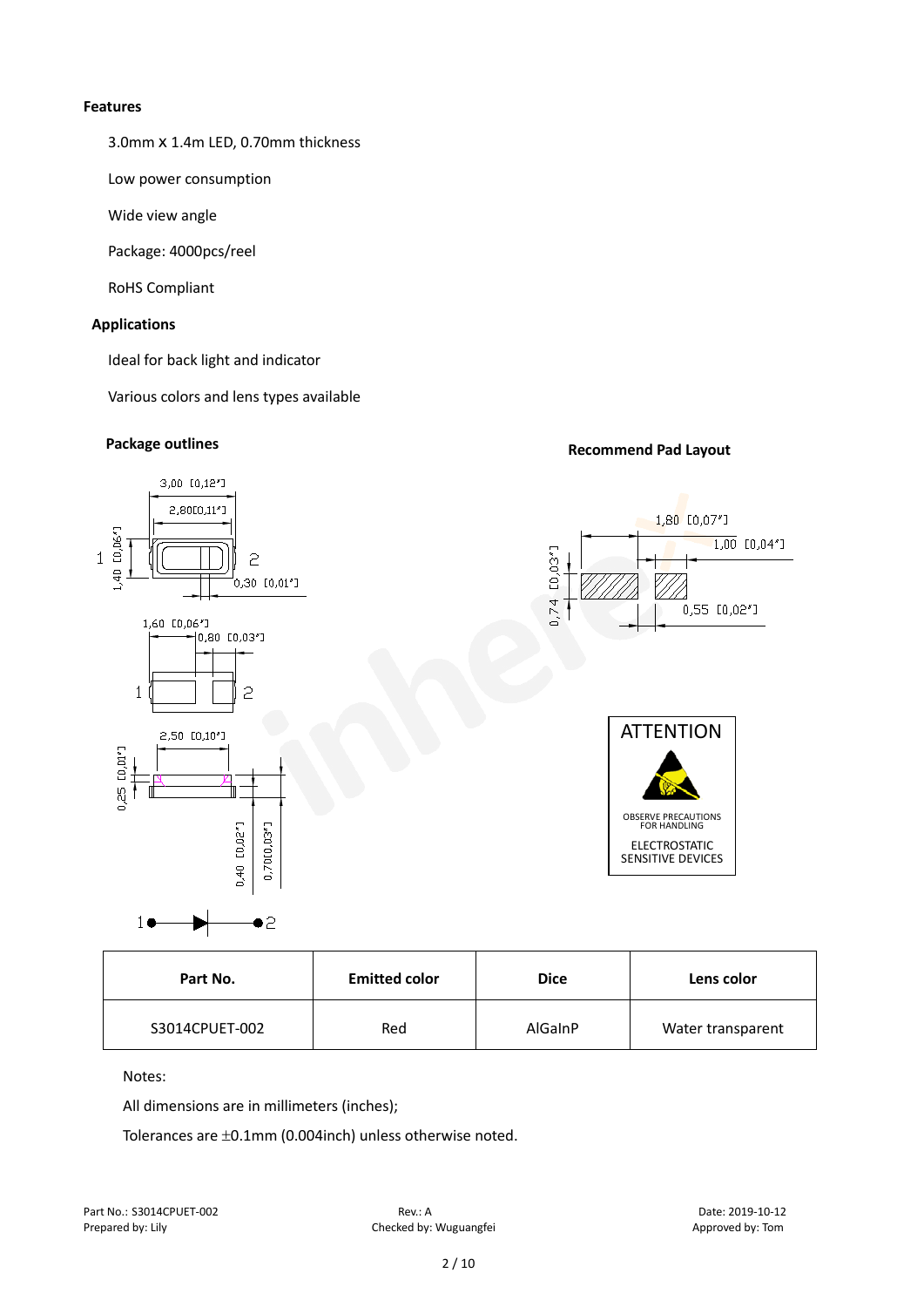### **Absolute Maximum Ratings (Ta=25**℃)

| Symbol | Value         | Unit         |
|--------|---------------|--------------|
| f      | 30            | mA           |
| Vr     | 5             | V            |
| Pd     | 78            | mW           |
| Top    | $-40$ ~ $+85$ | $^{\circ}$ C |
| Tstg   | $-40$ ~ $+85$ | $^{\circ}$ C |
| Ifp    | 125           | mA           |
|        |               |              |

## **Electro-Optical Characteristics (Ta=25**℃)

|                             | <b>Test</b>      |               | c ur<br>Value |                   |            |        |
|-----------------------------|------------------|---------------|---------------|-------------------|------------|--------|
| Parameter                   | <b>Condition</b> | Symbol        | <b>Min</b>    | <b>Typ</b>        | <b>Max</b> | Unit   |
| Wavelength at peak emission | $If=30mA$        | $\lambda$ p   |               | 630               |            | nm     |
| Spectral half bandwidth     | $If=30mA$        | Δλ            | $-$           | 20                |            | nm     |
| Dominant wavelength         | $If=30mA$        | $\lambda$ d   | 620           | --                | 630        | nm     |
| Forward voltage             | $If=30mA$        | Vf            | 2.0           | $\qquad \qquad -$ | 2.6        | $\vee$ |
| Luminous intensity          | $If=30mA$        | Iv            | 800           | 1000              |            | mcd    |
| Viewing angle at 50% lv     | $If=30mA$        | $2\theta$ 1/2 | --            | 120               | $-$        | Deg    |
| Reverse current             | $Vr = 5V$        | Ir            | $- -$         | $-\,-$            | 10         | μA     |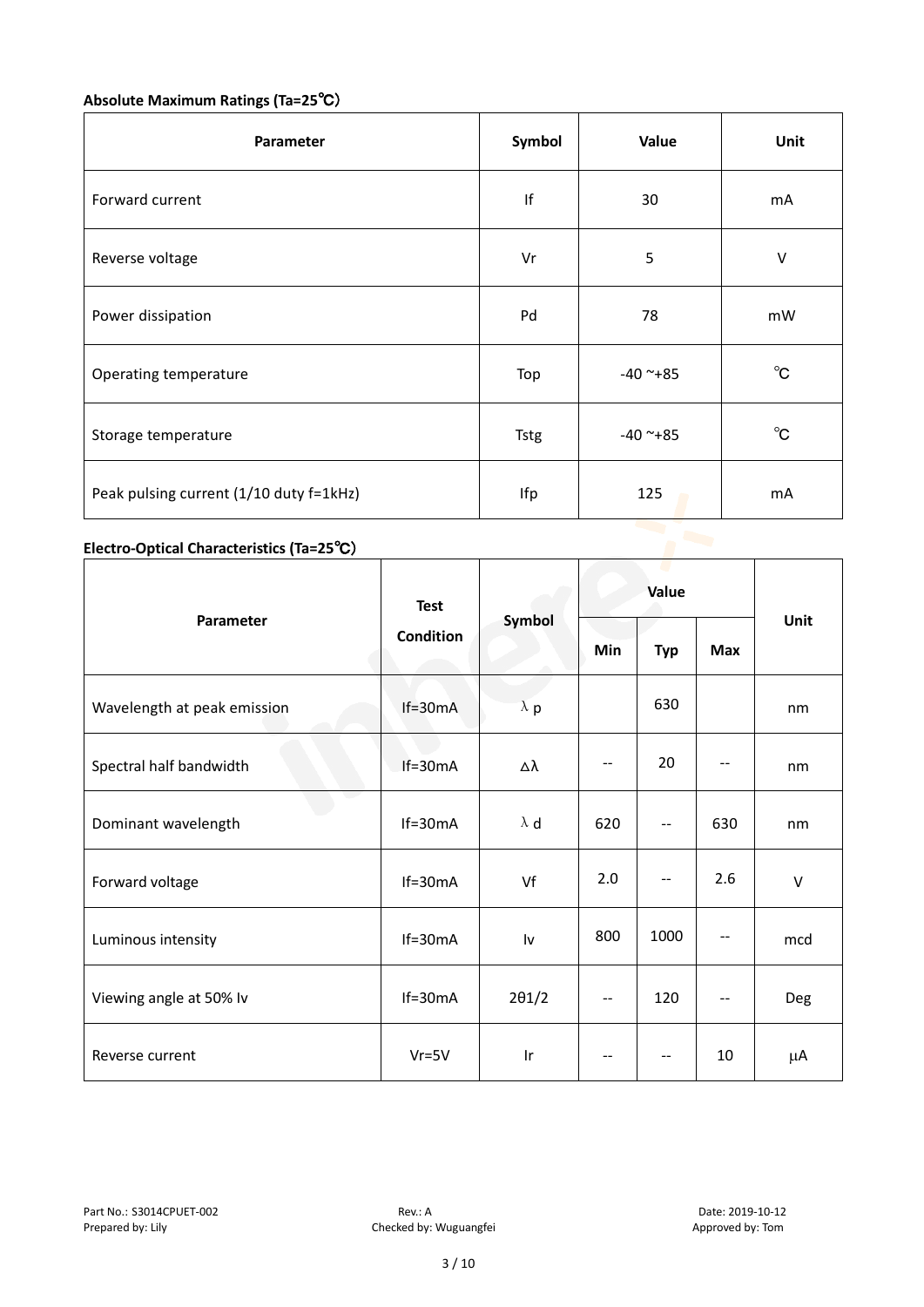#### **Optical characteristic curves**

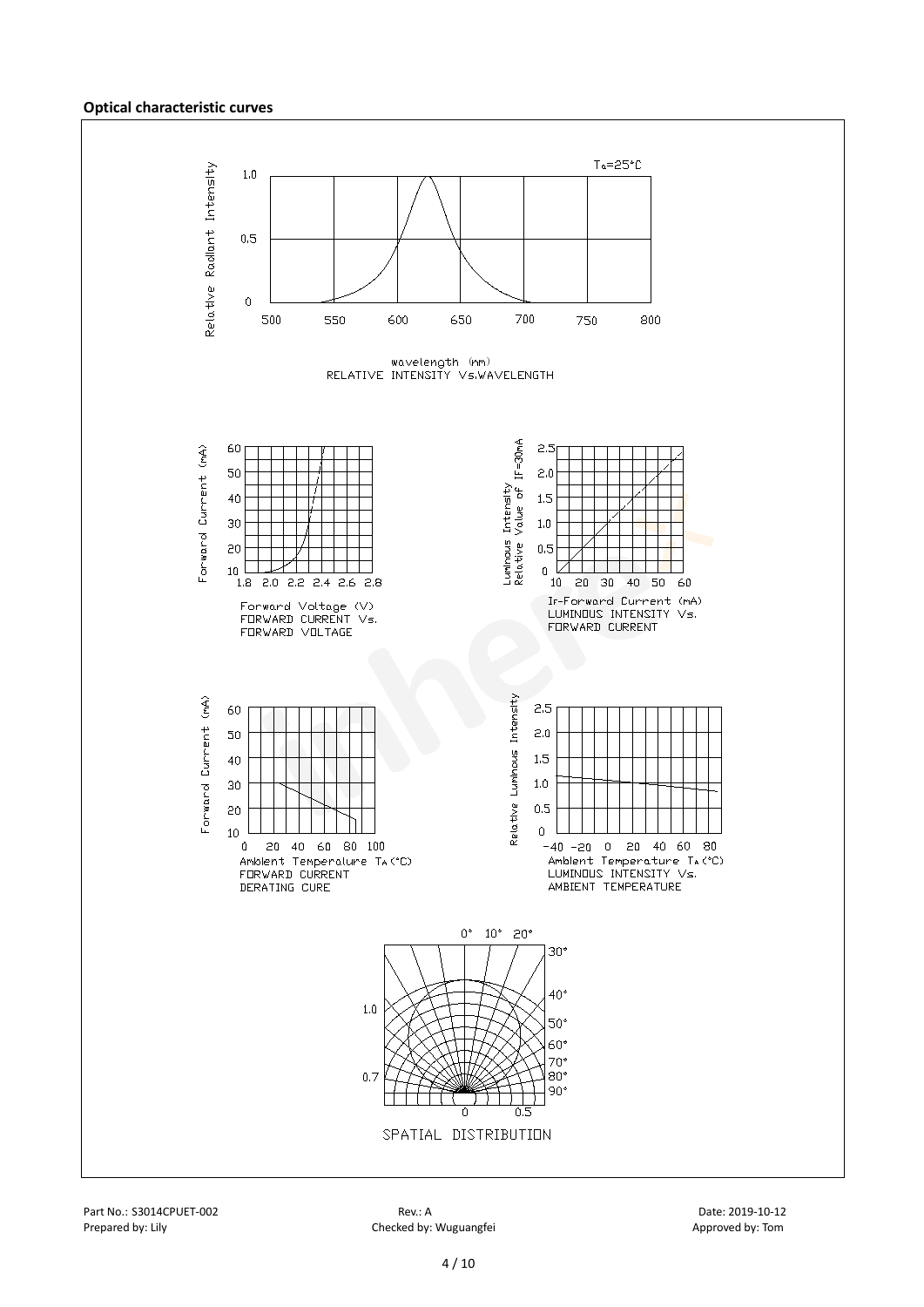#### **Reflow Profile**

Reflow Temp/Time



#### Notes:

- 1. We recommend the reflow temperature 245℃ (±5℃). The maximum soldering temperature should be limited to 260℃.
- 2. Don't cause stress to the epoxy resin while it is exposed to high temperature.
- 3. Number of reflow process shall be 2 times or less.

#### ■Soldering iron

Basic spec is  $\leq$  5sec when 320°C (±20°C). If temperature is higher, time should be shorter (+10°C $\rightarrow$ -1sec). Power dissipation of iron should be smaller than 20W, and temperatures should be controllable .Surface temperature of the device should be under 350℃.

#### **Rework**

- 1. Customer must finish rework within 5 sec under 340℃.
- 2. The head of iron cannot touch copper foil
- 3. Twin-head type is preferred.



Avoid rubbing or scraping the resin by any object, during high temperature, for example reflow solder etc.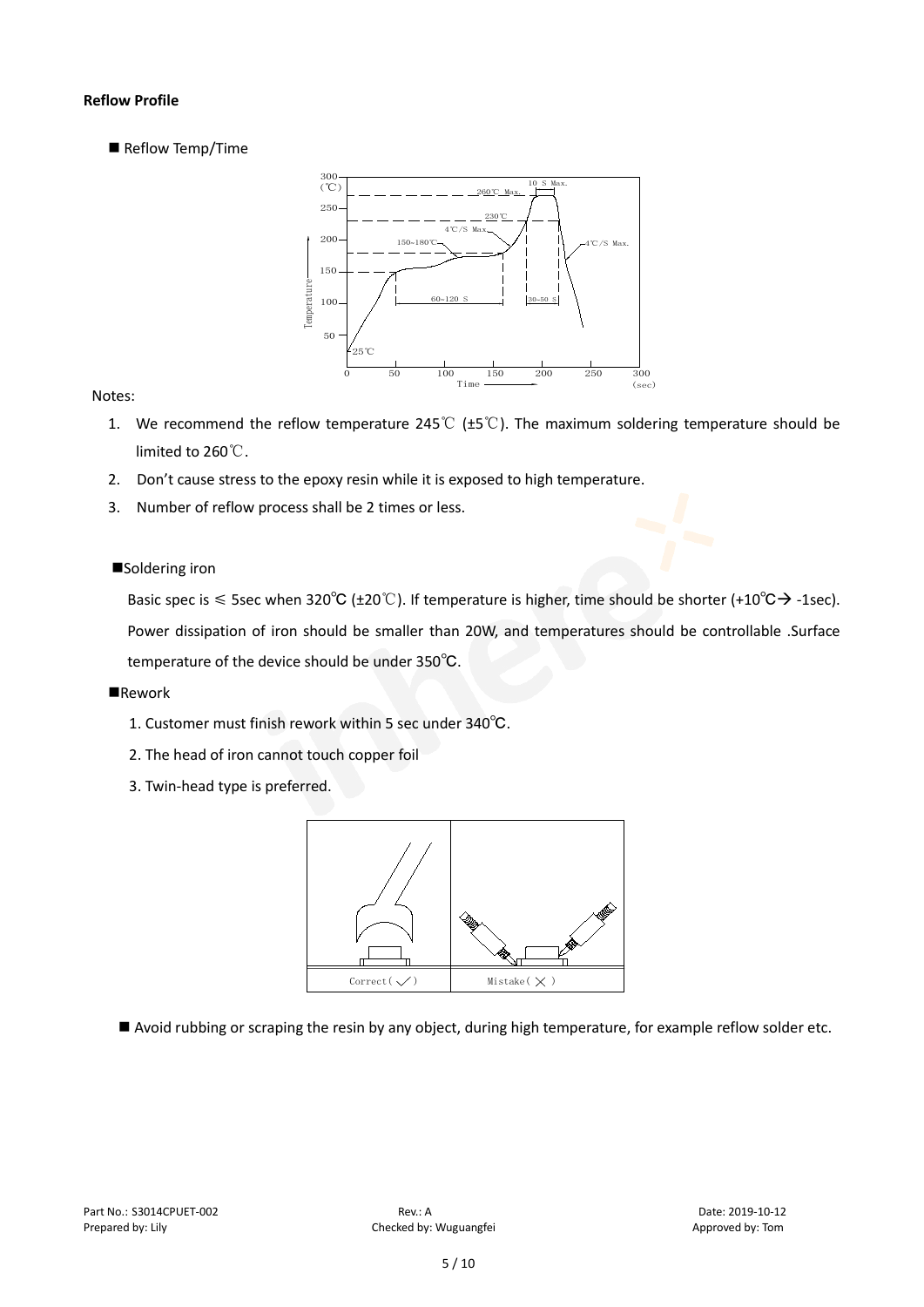#### T**est circuit and handling precautions**

■ Test circuit



- Handling precautions
- 1. Over-current-proof

Customer must apply resistors for protection; otherwise slight voltage shift will cause big current change

(Burn out will happen).

#### 2. Storage

2.1 It is recommended to store the products in the following conditions:

Humidity: 60% R.H. Max.

Temperature: 5℃~30℃

- 2.2 Shelf life in sealed bag: 12 month at <5℃~30°C and <30% R.H. after the package is opened, the products should be used within 24hrs or they should be keeping to stored at≦20 R.H. with zip-lock sealed.
- 3. Baking

It is recommended to baking before soldering. The Conditions is: 60±5℃/24hrs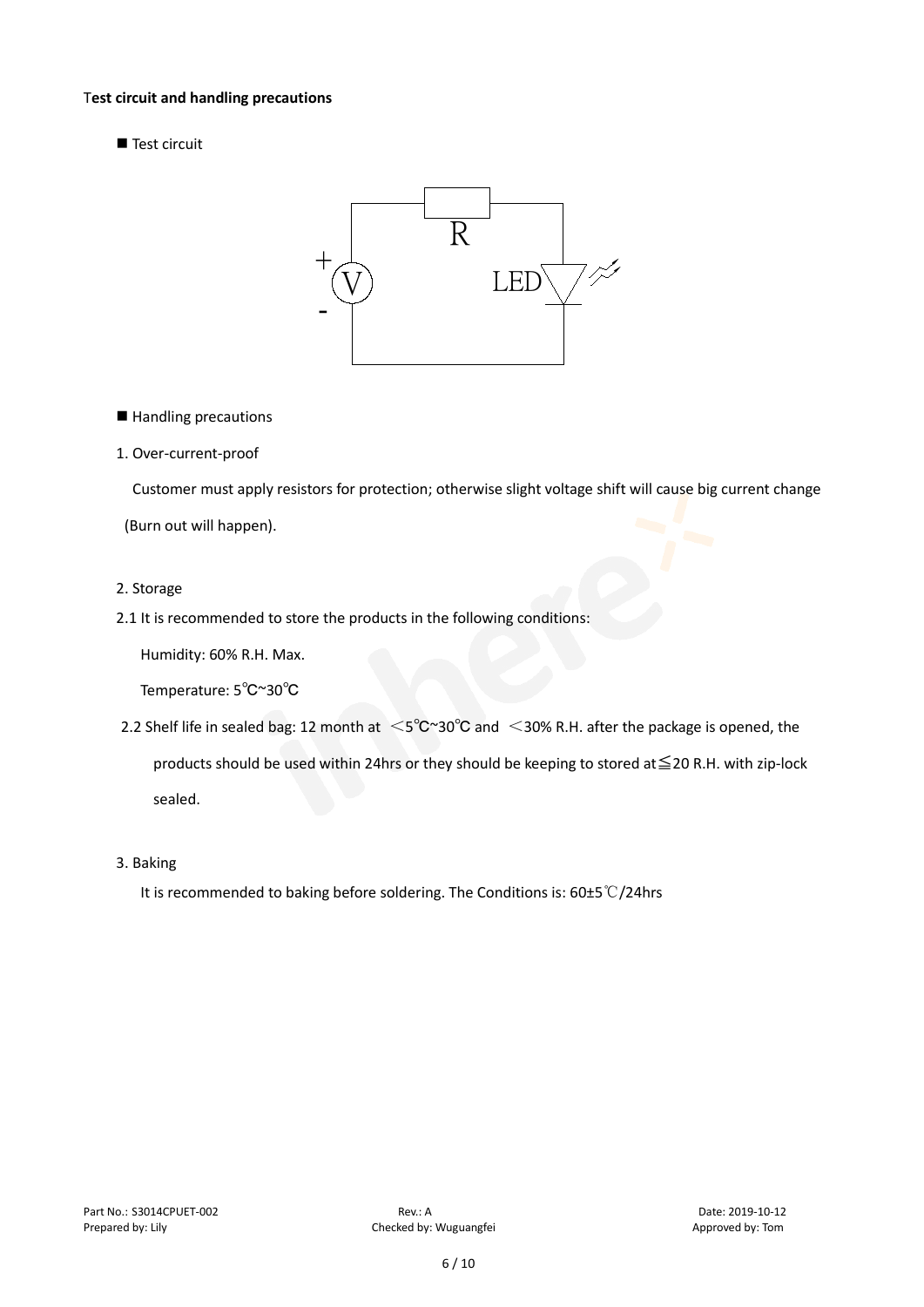#### **Test Items and Results of Reliability**

| <b>Test Item</b>                                  | <b>Test Conditions</b>                                                         | <b>Standard</b><br><b>Test Method</b> |           | <b>Number of</b><br><b>Test</b> |
|---------------------------------------------------|--------------------------------------------------------------------------------|---------------------------------------|-----------|---------------------------------|
| Reflow Soldering                                  | Ta=260 $\pm$ 5 °C, Time=10 $\pm$ 2S                                            | JB/T 10845-2008                       | 3times    | 0/22                            |
| Salt Atmosphere                                   | Ta=35±3°C, PH=6.5 $\sim$ 7.2                                                   | GB/T 2423.17-2008                     | 24hrs     | 0/22                            |
| Temperature Cycling                               | -40 $±5^{\circ}$ C<br>30±1min<br>个→(25℃/5±1min)↓<br>100±5°C<br>$30±1$ min      | GB/T 2423.22-2012                     | 100cycles | 0/22                            |
| <b>Thermal Shock</b>                              | Ta=-40±5 $\degree \text{C}$ $\sim$ 100±5 $\degree \text{C}$ ,<br>15±1min dwell | GB/T 2423.22-2012                     | 100cycles | 0/22                            |
| High Humidity High Temp.<br>Cycling               | Ta=30±5 $^{\circ}$ C $\sim$ 65±5 $^{\circ}$ C,<br>90±5%RH,24hrs/1cycle         | GB/T 2423.4-2008                      | 10cycles  | 0/22                            |
| High Humidity High Temp.<br>Storage Life          | Ta=85±5 °C, $\psi$ (%)=85±5%RH                                                 | GB/T 2423.3-2006                      | 1000hrs   | 0/22                            |
| High Temperature<br>Storage Life                  | Ta=100±5°C, non-operating                                                      | GB/T 2423.2-2008                      | 1000hrs   | 0/22                            |
| Low Temperature<br>Storage Life                   | Ta=-40±5 $°C$ , non-operating                                                  | GB/T 2423.1-2008                      | 1000hrs   | 0/22                            |
| Life Test                                         | Ta=26±5 $\degree$ C, @20mA,<br>$\psi$ (%)=25%RH~55%RH                          |                                       | 1000hrs   | 0/22                            |
| High Humidity High Temp.<br><b>Operating Life</b> | Ta=85 $\pm$ 5 °C, @20mA,<br>$\psi$ (%)=85%RH                                   | GB/T 2423.3-2006                      | 500hrs    | 0/22                            |
| Low Temperature<br><b>Operating Life</b>          | Ta=-20±5℃,@20mA                                                                | GB/T 2423.1-2008                      | 1000hrs   | 0/22                            |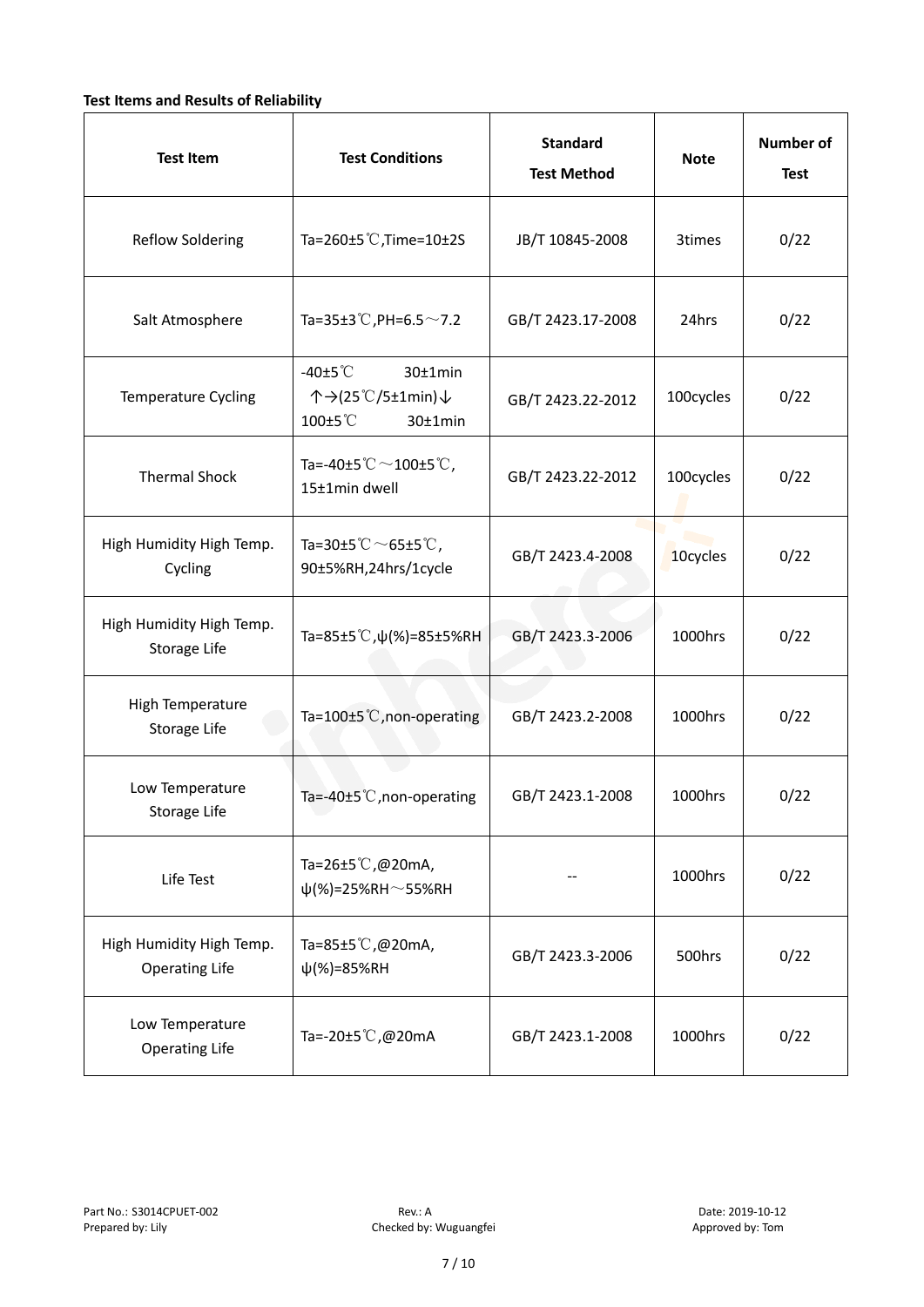#### **Forward Voltage Rank Combination (IF=30mA)**

| Rank | Min. | Max. | Unit |
|------|------|------|------|
| 14   | 2.0  | 2.2  |      |
| 16   | 2.2  | 2.4  | v    |
| 18   | 2.4  | 2.6  |      |

#### **Luminous Intensity Rank Combination (IF=30mA)**

| Rank                                           | Min. | Max. | Unit |  |  |
|------------------------------------------------|------|------|------|--|--|
| S                                              | 800  | 1000 |      |  |  |
|                                                | 1000 | 1250 |      |  |  |
| U                                              | 1250 | 1600 | mcd  |  |  |
| v                                              | 1600 |      |      |  |  |
| Dominant wavelength Rank Combination (IF=30mA) |      |      |      |  |  |

#### **Dominant wavelength Rank Combination (IF=30mA)**

| Rank | Min. | Max. | Unit |
|------|------|------|------|
| Ra   | 620  | 622  |      |
| Rb   | 622  | 624  |      |
| Rc   | 624  | 626  | nm   |
| Rd   | 626  | 628  |      |
| Re   | 628  | 630  |      |

#### **Group Name on Label (Example DATA: 16 T Ra 30)**

| <b>DATA: 16 T Ra 30</b> | Vf(V)           | Iv (mcd)  | λd (nm)          | <b>Test Condition</b> |
|-------------------------|-----------------|-----------|------------------|-----------------------|
| 16→T→Ra→30              | $2.2^{\sim}2.4$ | 1000~1250 | $620^{\circ}622$ | $IF = 30mA$           |

#### Notes:

1. The tolerance of luminous intensity (Iv ) is  $\pm 15\%$ .

2. The tolerance of dominant wavelength is ±1nm.

- 3. This specification is preliminary.
- 4. This specification is a standard specification of our factory, can make in accordance with customer's special requirement.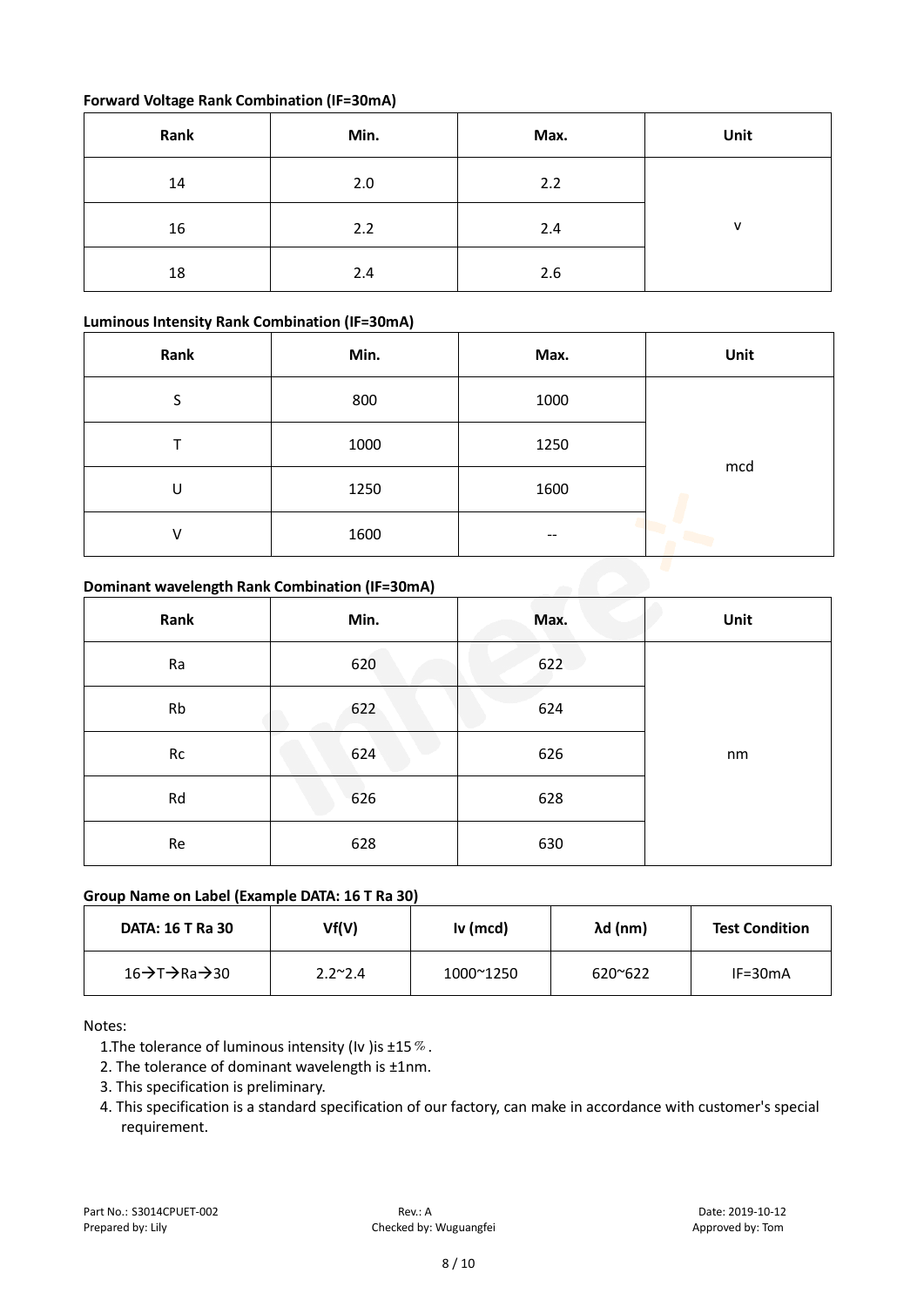#### **3014 Series SMD Top LED Lamps Packaging Specifications**

- 
- Feeding Direction **Constanting Construction Constanting Operations Construction Constanting Construction Constanting Construction**







**Dimensions of Tape (Unit: mm)**



Notes:

- 1. Empty component pockets are sealed with top cover tape;
- 2. The maximum number of missing lamps is two;
- 3. The cathode is oriented towards the tape sprocket hole in accordance with ANSI/EIA RS-481 specifications.
- 4. 4,000pcs/Reel.